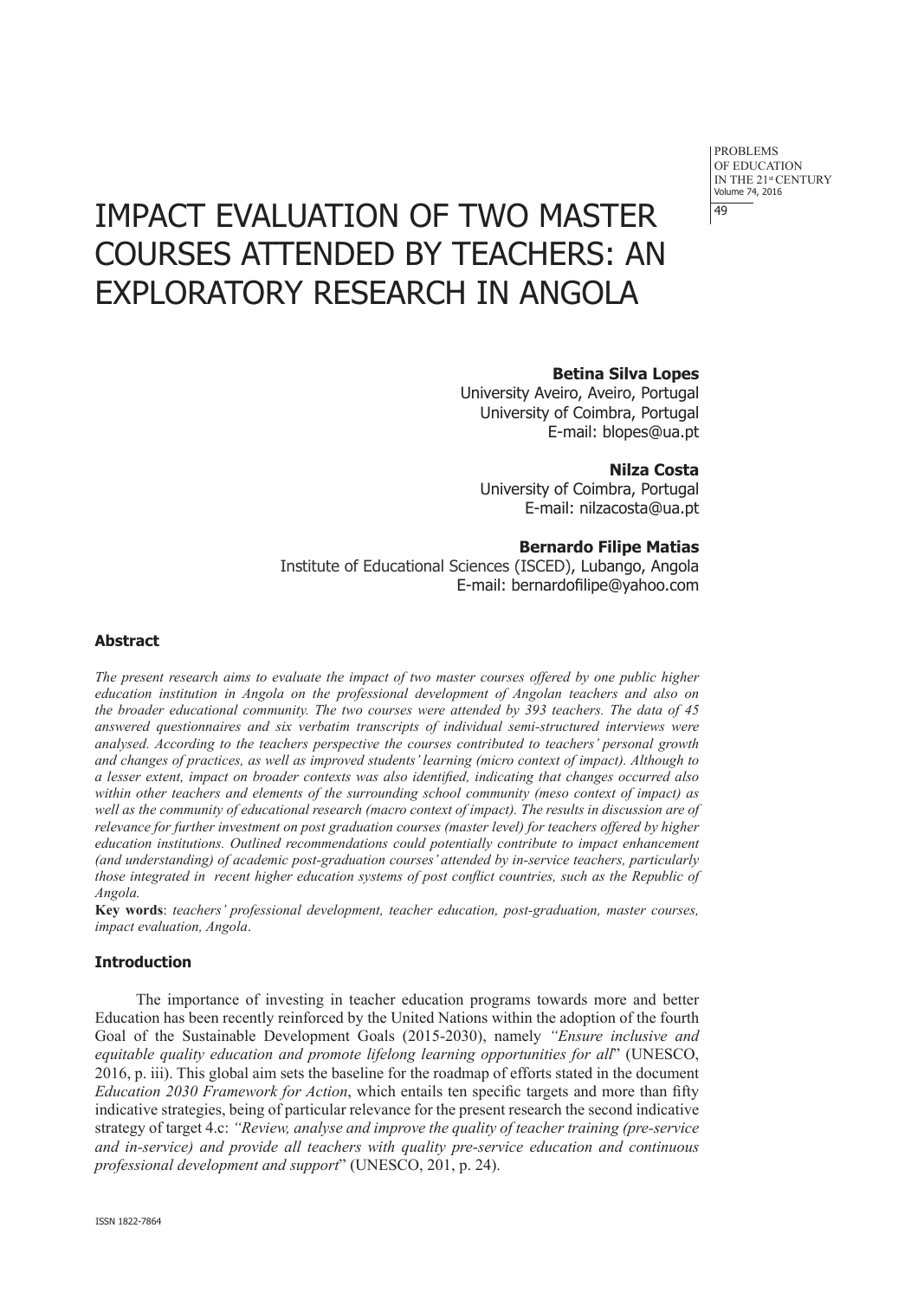PROBLEMS OF EDUCATION IN THE 21<sup>st</sup> CENTURY<br>Volume 74, 2016 50

> In order to accomplish the Education 2030 Agenda it is crucial that the increasing access to education is accompanied by more investments in teacher education programs, particularly in disadvantaged regions with an uneven distribution of professionally trained teachers: *"The absence and/or inadequacy of continuous professional development and support for teachers (…) are key contributing factors to the low quality of learning outcomes. Successful education systems that ensure quality and equity have focused on a professional development continuum that supports teachers' own learning and improvement trough careers."* (UNESCO, 2016, p. 24)

> In alignment with the Education 2030 Agenda, The African Union Commission (AUC) defined the Continental Education Strategy for Africa – CESA 2016-2025, assuming as a central goal the development of strong and efficient educational systems in each African country (African Union Comisson [AUC], 2016).

## *Research Background: Teacher Education in the Republic of Angola*

Since the instauration of peace in April 2002, Angola was able to expand its educational systems (Bourguignon Silva, 2013), achieving a growing schooling rate above 50% in the last decade (Ministry of Education of Angola [MEA], 2014). As a consequence of this "Big Push in Universal Education" the current public teacher education system (Table 1) has been under a rising pressure to increase the number of qualified professionals in order to cover the needs and overcome problems related to the quality of the teaching strategies, such as low learning outputs. As a response to this problem the Angolan Ministry of Education conceptualized, in 2007, with technical support of international cooperation agencies, the *Plano Mestre de Formação de Professores* [Master Plan of Teacher Education] (MEA, 2008), which entails several measures considering initial (pre-service) teacher education, in-service (modular) teacher education programs, as well as long distance programs. Despite these efforts, the need of qualified teachers continues to be uncovered. According to the Report "Educação Pública de Qualidade para Todos" [Public Education with Quality for Everyone] (MEA, 2014) a total of 245.979 teachers were employed in 2012. In the same year 12.854 new teachers were graduated, which represents only 5.2% of the total number of teachers. Therefore, it is of crucial importance to continue the investment on the expansion of *qualified* education programs for teachers that are already *in* the system.

### **Table 1. Public teacher education in Angola.**

(cf. Government of the Republic of Angola, 2001; Women's Commission for refugee women and children, 2003; Cangoi and Castanho, 2016).

| <b>Designation</b> | When?                                                          | Where?                                                                                        | For what?                                                                                                                                                     |
|--------------------|----------------------------------------------------------------|-----------------------------------------------------------------------------------------------|---------------------------------------------------------------------------------------------------------------------------------------------------------------|
| Medium level       | $10th - 13th$ grade<br>(2nd cycle of secondary educa-<br>tion) | Institutos Médios Normais<br>Centros Básicos de Formação<br>Institutos do Magistério Primário | to teach at Pre-school<br>level and/or at Primary<br>Education level (1st to 6th<br>grade) in regular educa-<br>tion, adult education or<br>special education |
| Higher level       | bachelor degree (3 years)<br>graduation degree (4 -6 years)    | Institutos Superiores de Ciências<br>da Educação" (ISCED)<br>Escolas Superiores Pedagógicas   | to teach at second-<br>ary education (7 <sup>th</sup> to 13 <sup>th</sup><br>grade) in regular educa-<br>tion, adult education or<br>special education        |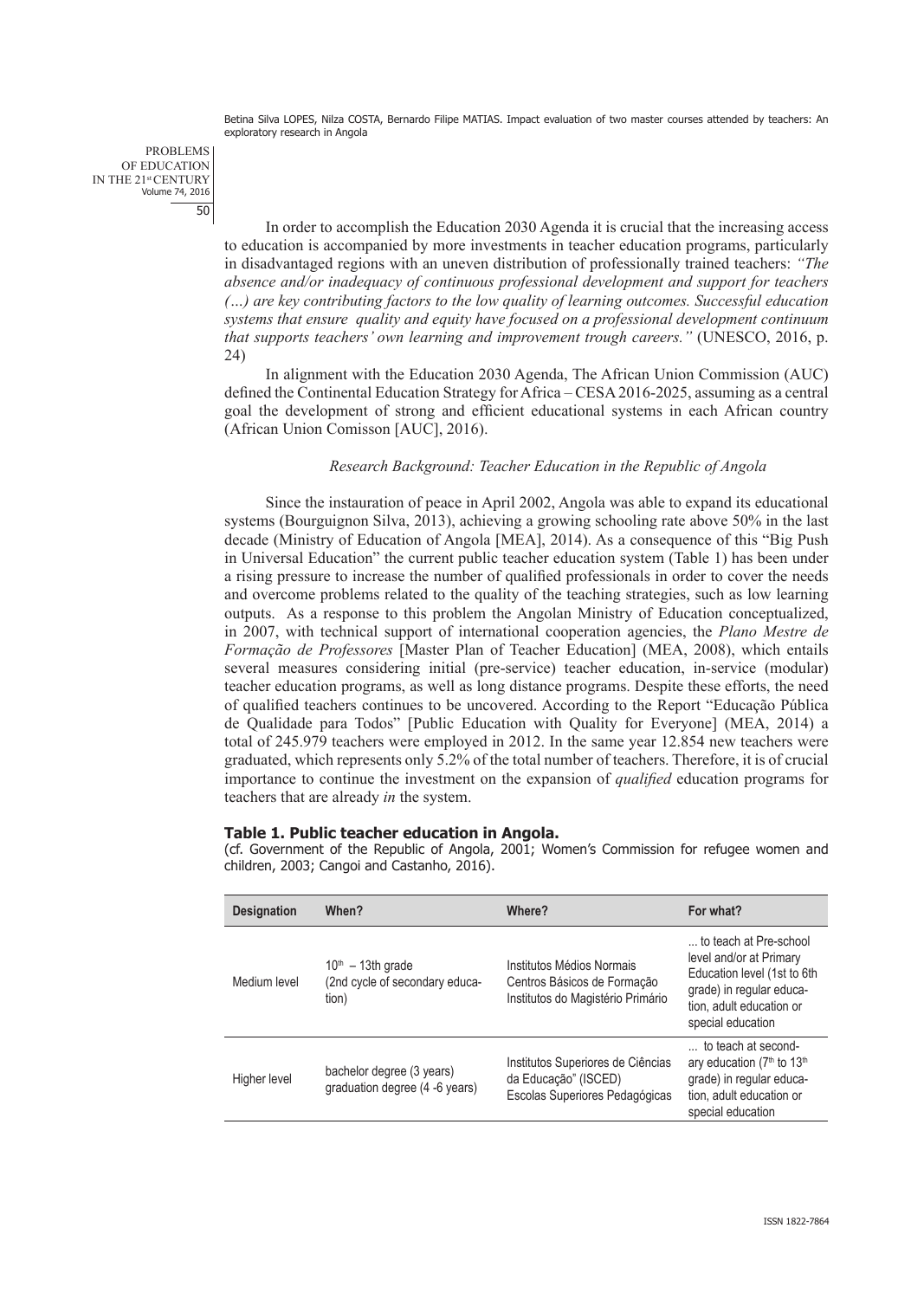> PROBLEMS OF EDUCATION IN THE 21<sup>st</sup> CENTURY Volume 74, 2016 51

#### *Research Focus: Investigating the Impact of Teacher Education in Angola*

In alignment with the current international, and in particular African, political commitment in investing in teacher education, it is important to look closer at the existing teacher education programs of Angola in order to evaluate to what extent those programs are making a difference and to draw recommendations which may help the involved institution in enhancing the quality and the impact of the teacher education courses. While specific measures are being taken at pre-service and in-service (modular) teacher education under the scope of the "Plano Mestre de Formação de Professores" (MEA, 2008), there is no particular strategy considering academic post-graduation courses attended by teachers. However, considering that the network of public higher education institutions has been growing considerably in Angola during the last 13 years (Carvalho, 2012), these education programs of higher level need also to be reviewed and analysed since it is expected a growing contribution of these institutions to the qualification of Angolan teachers.

In this sense, the present research is focused on investigating the impact of two master courses ( $2<sup>nd</sup>$  edition) attended by 393 Angolan teachers and which were offered by a particular Instituto Superior de Ciências da Educação (ISCED) of Angola. The goal is to delineate recommendations considering the development of academic in-service teacher education programs.

## **Impact Evaluation of In-service Teacher Education Programs - Theoretical Framework**

Globally in-service teacher education programs aim to provide opportunities to extend teachers' professional learning, leading to professional development. According to King (2013) teachers' professional development can be defined as *"the growth of teacher expertise leading to a change in practice which results in improved pupil learning"* (p. 3). While this definition entails three nuclear concepts associated to the global aim of in-service teacher education, namely teacher growth, change of teacher practice and learning improvement of students, the research around the impact of teacher education programs implies a broader and more holistic approach, due to the complex nature of professional development, and also to the fact that teacher development, may affect many others, besides the teacher and his/her students. In order to promote a deeper and extended understanding of the phenomena several theoretical frameworks have been developed, being some of them focused on impact of non-academic in-service teacher education programs (for example Guskey, 2002; Kirkpatrick, 1959; Stake, 1967) and others on the impact of academic post-graduation courses for teachers (Cruz, 2005; Cruz, Pombo, & Costa, 2008; Thornhill, 1985).

In this particular research the three-level-impact model developed by Cruz and coworkers (Cruz, 2005; Cruz, Pombo & Costa, 2008) – Table 2 – was adopted in order to analyze the effects of two master courses attended by Angolan teachers. The model was adopted because of two reasons. First, it was conceptualized within a longitudinal (ten year) study of post-graduation courses for teachers (Cruz, Pombo & Costa, 2008), which enhances confidence on the framework. Second, it considers several educational stakeholders and therefore adopts a pluralist perspective. The authors of this research stand along with Aguninis, Shapiro, Antonacopoulou, & Cumming (2014) who state that *"impact comes in different forms"* (p. 626).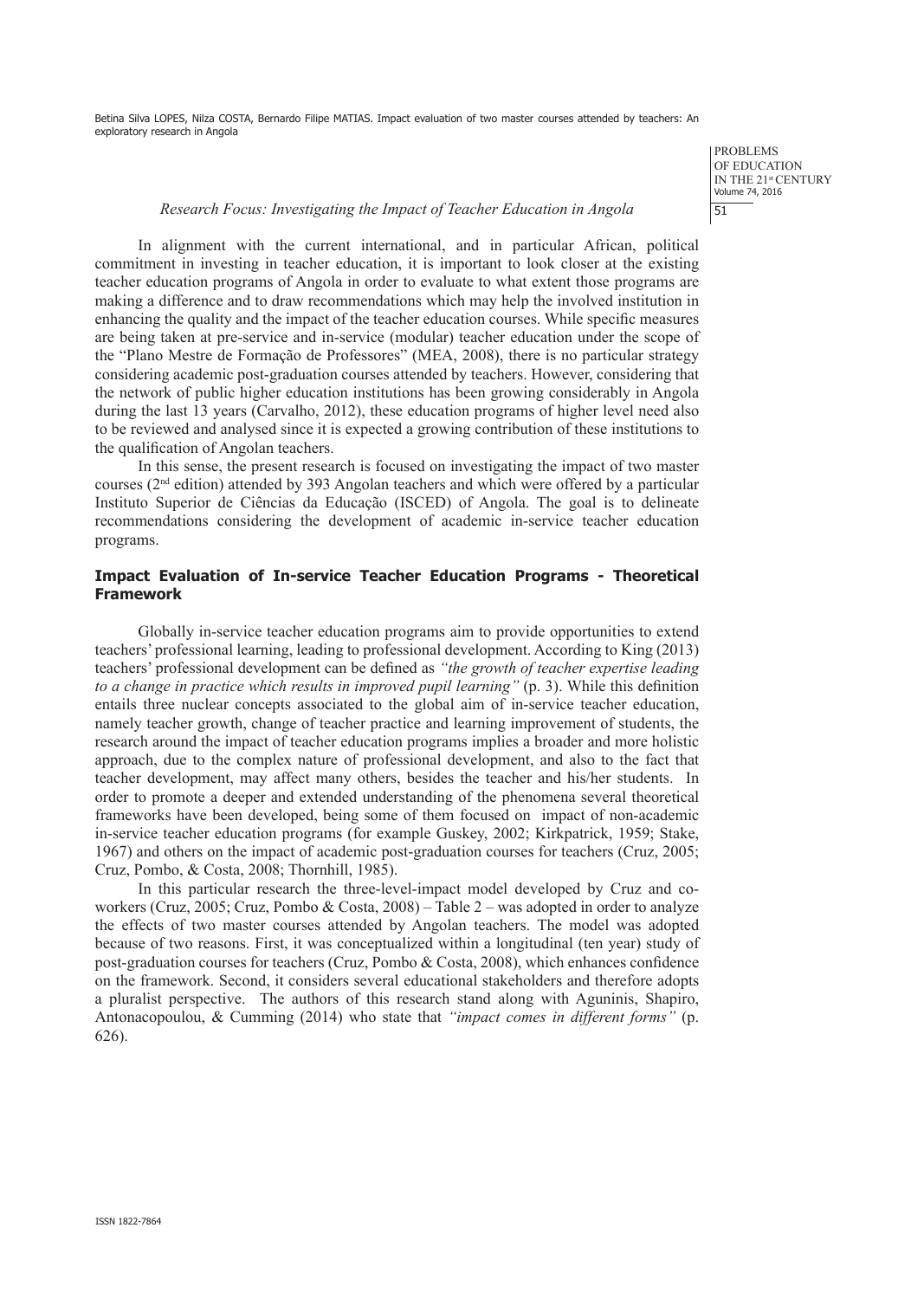PROBLEMS OF EDUCATION IN THE 21<sup>st</sup> CENTURY<br>Volume 74, 2016 52

## **Table 2. Impact contexts of teacher post-graduation courses.**

(cf. Cruz, 2005; Cruz et al., 2008).

| <b>Context of</b><br><b>Impact</b> | <b>Definition</b>                                                                                                                                                                                       | <b>Stakeholders</b>                                                                  | <b>Extension</b>                                                                                            |
|------------------------------------|---------------------------------------------------------------------------------------------------------------------------------------------------------------------------------------------------------|--------------------------------------------------------------------------------------|-------------------------------------------------------------------------------------------------------------|
| Micro                              | Practices and processes associated<br>to teaching and learning of a particular<br>discipline and/or level                                                                                               | Teacher<br><b>Students</b>                                                           | Classroom                                                                                                   |
| Mezo                               | School Practices related with the work<br>that the teacher develops with peers<br>inside his/her school (for example, de-<br>partment colleagues) and his/her close<br>community (for example, parents) | Teacher colleagues<br>Parents<br>School staff<br>Persons from the local<br>community | School(s)<br>Institutions of Teacher<br><b>Education and Educa-</b><br>tional Research<br>Local communities |
| Macro                              | Educational practices associated to the<br>broader community, including at the<br>research and/or political level.                                                                                      | Policy-makers<br>Educational research-<br>ers                                        | (Inter) National Educa-<br>tion community                                                                   |

## **Methodology of Research**

#### *Data Gathering Procedures and Instruments*

Data was gathered through the application of a questionnaire and the realization of semistructured interviews. Two major data gathering calls (DGC) were organized. The first lasted four days (July 2016). The coordination of the HEI invited the master students (a total of 447, being 393 of them teachers) to come to the installations in order to participate on a research project related with the master courses. During those four days, three schools from the same city of the two courses were visited, in order to apply the questionnaire. The second DGC corresponded to one specific day (also in July 2016) and happened at one school of a neighbour province from where came several master students. The research team travelled to that school (nearly 200 km away) to apply personally the questionnaire and to realize some interviews with the graduates that appeared at that particular school. Within the two DGC it was possible to gather from the teachers a total of 45 questionnaires and realize six individual interviews.

The applied questionnaire was adapted from a previous exemplar used to evaluate the impact of a Portuguese master course for teachers (Pombo & Costa, 2009). The adapted version was discussed with two educational researchers specialized in impact evaluation, being one of them familiar with the Angolan context. The obtained questionnaire was then applied as a 'pilot version' to three Angolan master students (sent by e-mail). According to the obtained feedback from the three respondents some improvements were made. The final version of the instrument is organized in three parts and has a total of 35 questions (including close questions, multiple choice questions, questions with Likert scales, and also open questions).

The interviews were of semi-structured nature. In order to support the interview process an interview script was elaborated in alignment with the focus and specific goals of the research and supported on the consultation of institutional documents related to the two master courses (such as internal regulation of the courses, internal annual reports, and data bases of the graduates' classification at the curricular units and at the public defence of their dissertation). The interviewed teachers were selected on a voluntary basis among those that attended the DGC and therefore integrate the 45 teacher sample. The mean duration of the interviews was 23 minutes. All interviews were audio-taped and fully transcribed.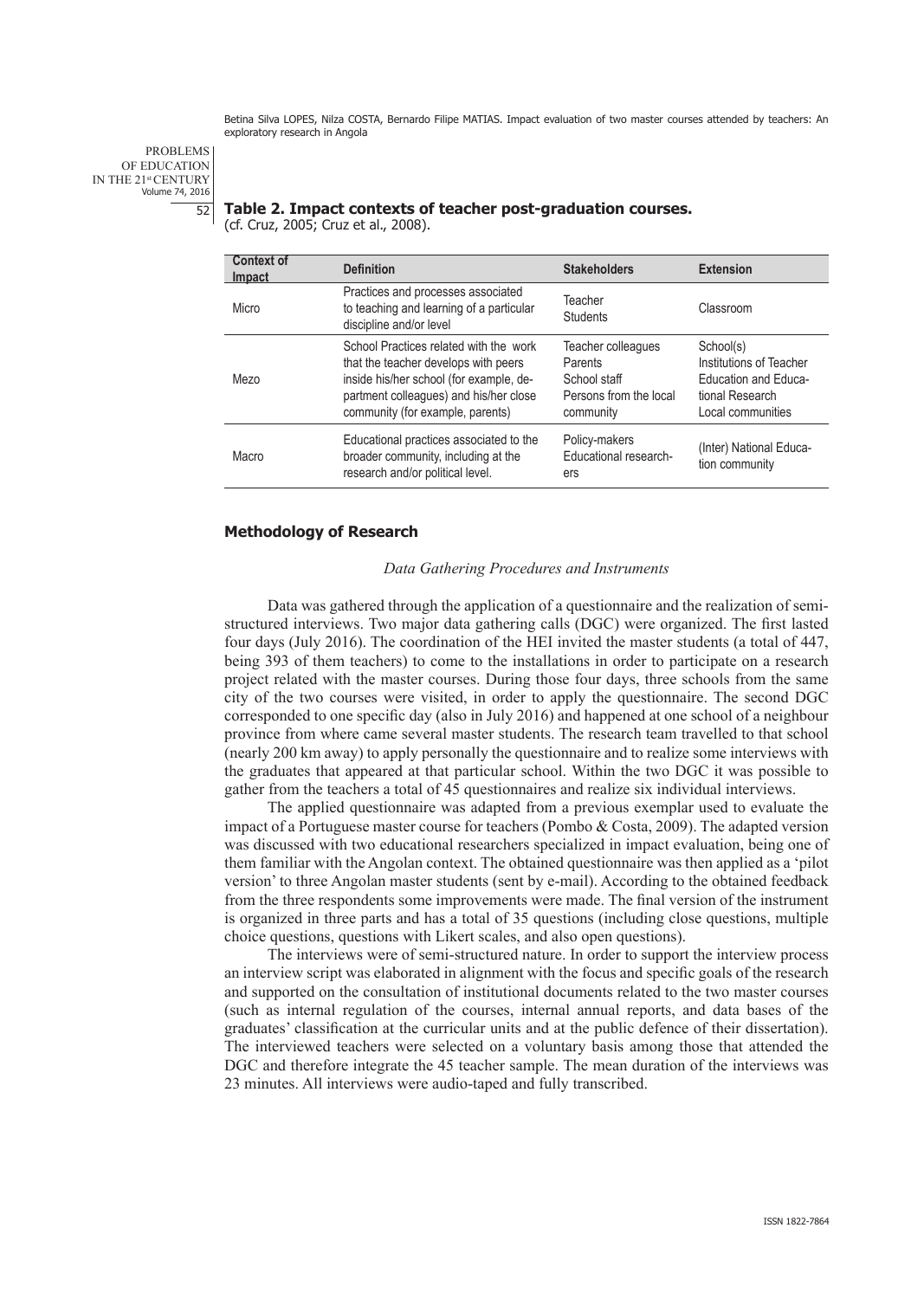## *Participants and Sample of the Research*

PROBLEMS OF EDUCATION IN THE 21st CENTURY<br>Volume 74, 2016 53

As referred above the present study is focused on the teachers that attended one of two master courses ministered by one public HEI in Angola between 2011 and 2016. One course was in the area of curricular development (CD) and was attended by 237 graduates. The other course was in the area of science teaching (ST), namely Biology, Physics, Mathematics and Chemistry and was attended by 210 graduates. From the 447 graduates, 393 were teachers. Table 3 describes the profile of the six teachers that participated as interviewees. Table 4 describes the sample of 45 teachers, based on the valid responses obtained through the questionnaires.

## **Table 3. Participants (P) description.**

|                | <b>Professional Profile</b>                                                                                                                                                                                                                                                                                                     | Master<br><b>Course</b> | <b>DGC</b>      |
|----------------|---------------------------------------------------------------------------------------------------------------------------------------------------------------------------------------------------------------------------------------------------------------------------------------------------------------------------------|-------------------------|-----------------|
| 1              | Graduated Math teacher with five years of experience at secondary (2 <sup>nd</sup> cycle) level.                                                                                                                                                                                                                                | ST (11-16)              | 1st             |
| $\mathfrak{p}$ | Graduated Biology teacher with 27 years of experience. Currently teaching at sec-<br>ondary (2 <sup>nd</sup> cycle) level. Within the master degree started to coordinate her school<br>department.                                                                                                                             | ST (11-15)              | 1st             |
| 3              | 20 years of teaching experience. Graduated in Pedagogy. Worked several years as<br>a Primary teacher. Continued in further education and started to work as teacher of<br>Portuguese language (secondary level). Currently she has a full time job as a super-<br>visor of ten pre-service teachers at a "Magistério Primário". | CD (11-15)              | 1st             |
| 4              | Graduated in teaching of History. He has been a teacher for 14 years combining this<br>profession also with military work. Recently he applied to a vacancy as professor at<br>a private university. His vocation is to be a teacher and he wants to change on a full<br>time basis to this profession.                         | CD (11-15)              | 2 <sub>nd</sub> |
| 5              | 20 years of teaching experience. First as a primary teacher, then graduated in Psy-<br>chology and worked as a secondary teacher (1 <sup>st</sup> and 2 <sup>nd</sup> cycle). Currently Psychology<br>teacher at one private HEI.                                                                                               | CD (11-15)              | 2nd             |
| 6              | 19 years of teaching experience. Started to teach Maths and Physics. Graduated in<br>Teaching of Physics. Taught at secondary level during several years. Currently work-<br>ing at a Higher Education teaching Physics for future engineers.                                                                                   | ST (11-14)              | 2nd             |

#### **Table 4. Sample characterization.**

| Age                          | (N=45): 35 to 44 (57.4%); 45 to 54 (38.3%); 4.3% older than 55 years old.                                                                                         |
|------------------------------|-------------------------------------------------------------------------------------------------------------------------------------------------------------------|
| Gender                       | (N=45): 51.1% female; 48.9% male                                                                                                                                  |
| Graduation<br><b>Profile</b> | Main Domain (n=16): Pedagogy (37.5%), Sciences of Education (25.0%) and Biology (37.50%)                                                                          |
|                              | Year (n=44): 1999 (9.5%); 2004-2007 (34.1%), 2008-2010 (50.0%); 2011 (6.4%).                                                                                      |
| <b>Master Profile</b>        | Main Domain (N=45): Teaching of Sciences (46.7%); Curricular Development (53.3%)                                                                                  |
|                              | Year of conclusion (n=32): 2013 (6.2%); 2014 (34.6%); 2015 (53.0%); 2016 (6.2%)                                                                                   |
| <b>Teacher Profile</b>       | Years of Teaching experience: Mean = 16; Mode: 14; min. 3; max.: 30                                                                                               |
|                              | Current Levels of Teaching: Primary teaching (3.8%); secondary teaching first cycle (18.9%),<br>secondary teaching second cycle (41.5%), higher education (35.8%) |
|                              | Current teaching situation: Full time (93.3%); Part time (6.9%)                                                                                                   |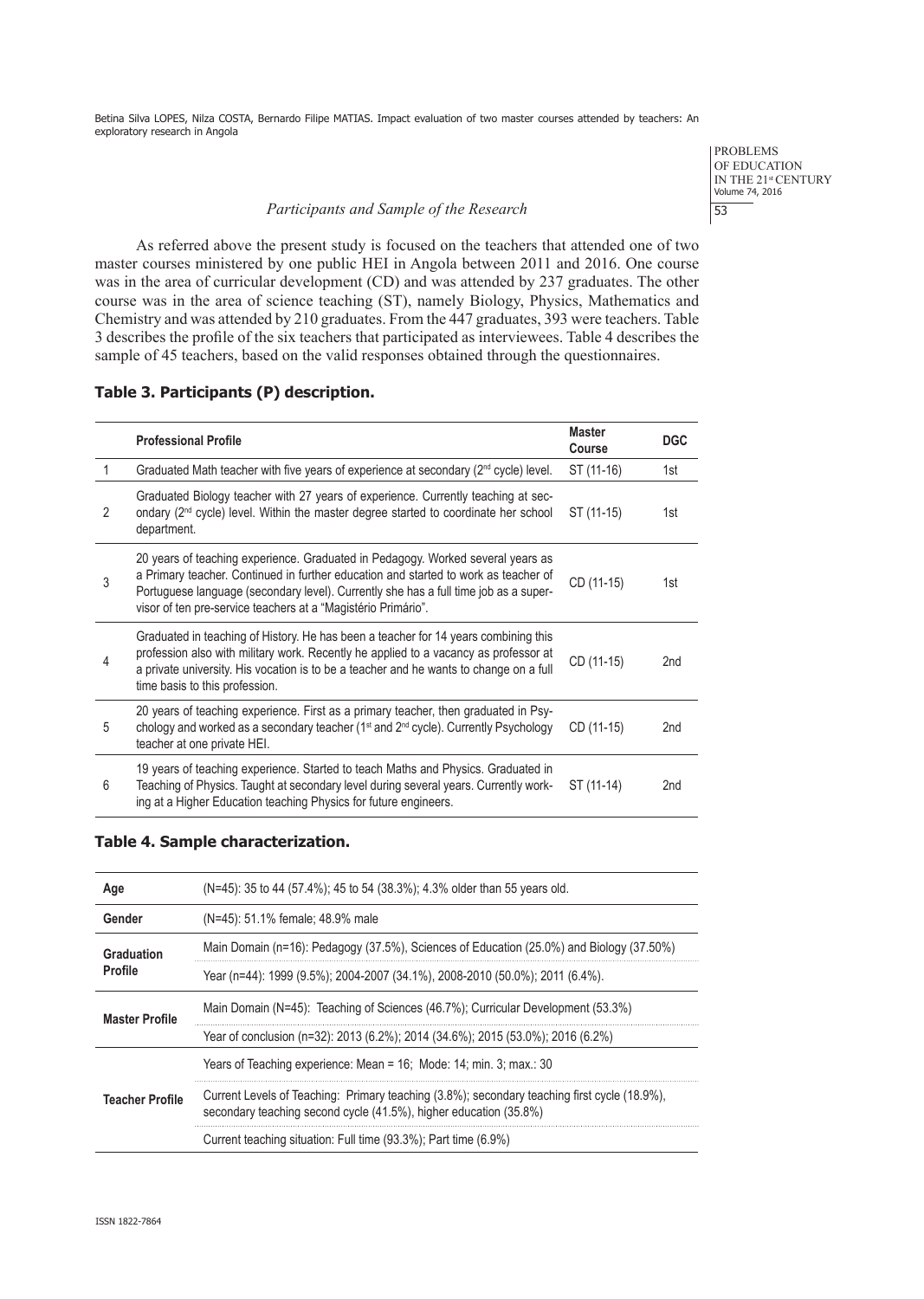PROBLEMS OF EDUCATION IN THE 21<sup>st</sup> CENTURY<br>Volume 74, 2016 54

## *Data Analysis*

Descriptive statistical analysis (using SPSS® version 21) as well as content analysis was used to analyse the data. No inferential statistic was done, since (i) the obtained sample size is below general recommendation (Ampudia de Haro, et al., 2016) and (ii) it was not possible to use a probabilistic sampling technique (random sampling). Therefore, representativeness of the sample could not be assured. The research assumes an exploratory nature and is conceptually oriented by principles and theoretical frameworks associated to investigation of descriptive and interpretative nature (Gray, 2014; Laureano, 2011).

The analysis was oriented by five specific research goals: (RG1) Identify impact evidences of the master courses at micro level, according to the teachers' perspective; (RG2) Identify impact evidences of the master courses at meso level, according to the teachers' perspective; (RG3) Identify impact evidences of the master courses at macro level, according to the teachers' perspective; (RG4) Establish a global master course balance crossing initial teacher's motivation with achieved learning/development according to the teachers' perspective.

### *The Researcher's Role and Ethical Considerations*

The research was conceptualized and developed by three persons, although having different rules, due to the fact that two of them had been contacting with the teachers along the master courses. One element, external to the ISCED, was involved as a supervisor of eight teachers, while the other was involved in the management of the courses. Therefore, only one of the three researchers, namely the one with no professional relation to the HEI and no previous contact with the teachers, interacted directly with the informants during the data gathering process, by delivering the questionnaires and realizing the interviews. The research project, as well as its specific goals was explained to the informants. Before delivering the questionnaires and conduct the interviews the researcher explained that gathered information would only be used for investigative purposes and that anonymity was guaranteed. It was also explained that the respondents could refuse at any time to give particular information or to abandon the process if they wish to do so. Some teachers that were interviewed indicated that they would like to have a copy of the audio-file of their interview, which was given, after being signed a document (informant consent) by both persons involved in the interview, namely the teacher and the researcher. Finally all teachers were informed that the findings of the research would also be presented during an open seminar at the HEI and that all were invited to participate (August, 2016).

#### **Research Results**

In the present section impact evidences of both master courses according to the teachers' perspective are presented (micro, meso and macro level), followed by the global balance of the master course. These results emerged from the analysis of the interview transcripts and the responses to 15 questions, out of the 35, of the questionnaire that was applied.

## *The Master Courses Impact within the Teachers' Classroom (Micro Context)*

All six teachers that were interviewed recognized that the master course changed them as professionals, how they 'think' and 'act' as teachers within their classroom. Three teachers focused on conceptual growth, assuming "enhanced ability of reflection and perception of concepts and phenomena" (T1), "more knowledge of didactical principles of teaching history" (T4), and "broader perspective of the discipline taking into account students motivation" (T6). Two colleagues focused their reflection on the practices they changed. T2 stated that she implemented more experimental sessions, such as DNA extraction and experiences related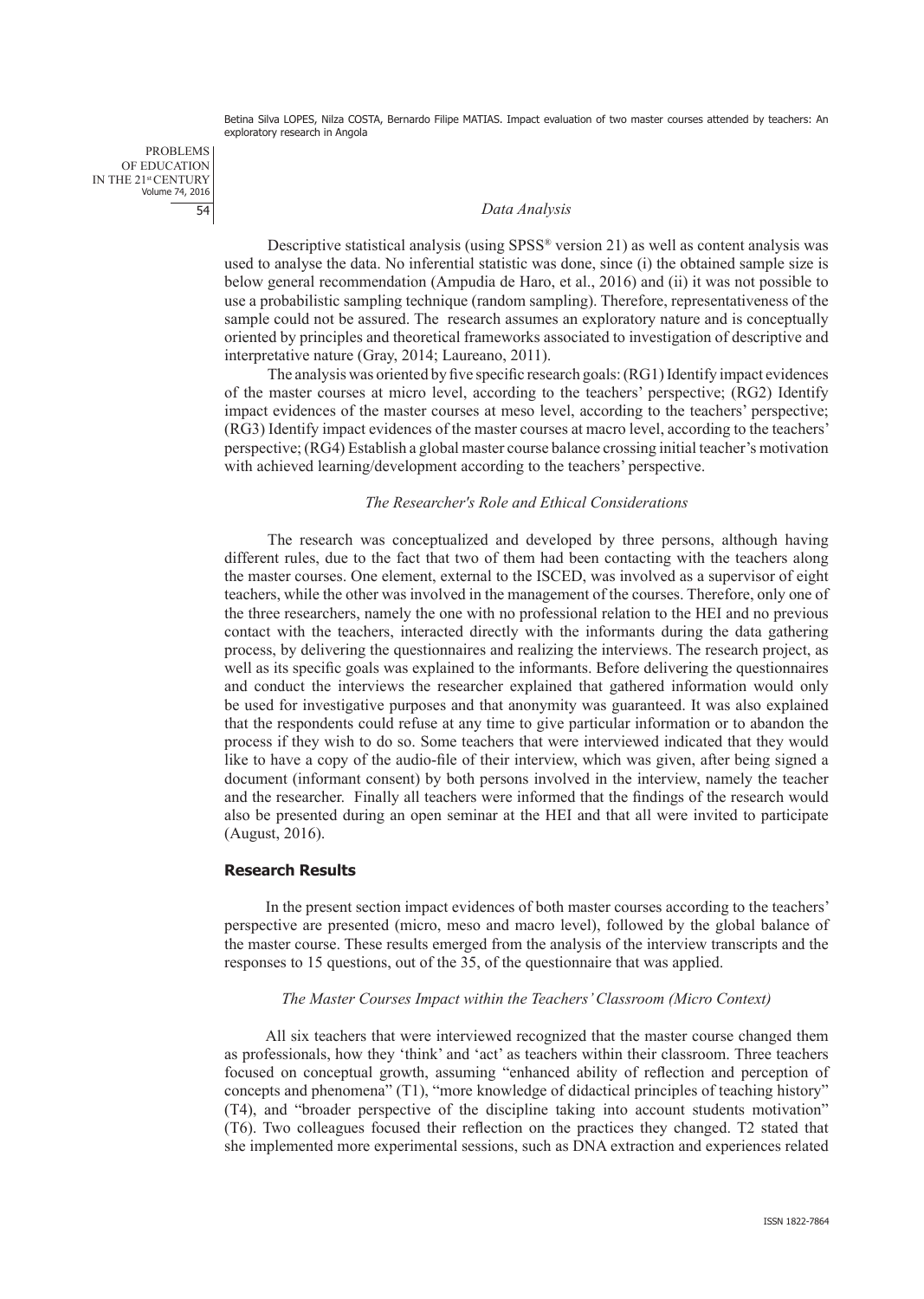> PROBLEMS OF EDUCATION IN THE 21st CENTURY Volume 74, 2016 55

to fermentation as well as observations at the microscope. T5 described how he started to implement specific strategies, such as seminars and debates, in order to align teaching strategies and learning outputs. Finally, T3 gave an enthusiastic statement involving both dimensions (theoretical and conceptual) of her professional growth:

*"The way I observe classes, correct teaching plans and give seminars about … methodology, lesson planning and on the matrix of the proofs .. Everything is better [...].Very Much [better] indeed! It was just combine [the learning of] the graduation and the Master course, make a … braising … and now we are eating from it! (Laughs) […] Yes, Yes … Yes. It was very good. It was very good ..."*

These changes, related to practices and processes of teaching and learning, were also evident on the broader sample of 45 teachers. Indeed 93.6% of the respondents indicated that they changed as a consequence of the master course. A total of 57 examples of 'changes' were given, of those examples, 57.9% were focused on changes of the teacher at conceptual and emotional level, 35.1% corresponded to changes at teaching practices and 7.0% corresponded to improved learning outputs of students. Table 5 shows one illustrative answer for each 'category' and subcategory.

#### **Table 5. Types and subtypes of the master courses' impact at micro level.**

| 4.1. Teachers' change on conceptual and/or emotional aspects (n=33)                                                                                                                                                                                                                                                                                                                                                                                                                                                                                                     |
|-------------------------------------------------------------------------------------------------------------------------------------------------------------------------------------------------------------------------------------------------------------------------------------------------------------------------------------------------------------------------------------------------------------------------------------------------------------------------------------------------------------------------------------------------------------------------|
| Acquisition of scientific knowledge which sustains changes in practice (n=11): e.g. "The way I teach the discipline<br>of curricular development, I learnt a lot about this scientific area"; Changes in self-perceptions and esteem (n=12):<br>eg. "I am more secure and concrete in my interventions"; "Changes in planning classes (n=6): e.g. "I began to prepare<br>plans for my classes": Higher sensitivity towards students' needs/individuality (n=4): e.g. "I now understand better<br>the students' difficulty considering the aspects that I investigated". |
| 4.2. Teachers' change on teaching practice (n=20)                                                                                                                                                                                                                                                                                                                                                                                                                                                                                                                       |
| Changes on interaction with students (n=5): e.g. "Increased ability to interact with students reminding me that they                                                                                                                                                                                                                                                                                                                                                                                                                                                    |

all bring already some knowledge"; **Changes on teaching strategies (n=15):** e.g. "I Introduced several field classes"; "lecture strategies orientated study and academic times".

**4.3. Changes on students' learning (n=4)**

eg. "I was able to improve the reasoning ability in my students".

## *The Master Courses Impact within the Surrounding Educational Community (Mezo Context)*

46.8% of the 45 teachers stated in the questionnaire that they did not realize any change or intervention with colleagues or on the surrounding community. Less than half of the respondents, namely 42.6% stated that they implemented some type of action as a consequence of attending the master course. A total of seven examples were given, being five of them related to working with peers of the same department or the same school (e.g.: *"implementation of laboratory practices in our classes with my colleagues at school, before this no lab classes were being implemented at school."*) and two examples corresponded to the organization of scientific meetings at school.

On what concerns to the interviews, all six teachers emphasized the difficulty in implementing changes that go beyond classroom level. Four teachers stated that they offered to the school where they implemented the study a print-copy of the scientific report from their research projects, which included some concrete recommendation for school directors. Although, none of these teachers was able to clarify if any of those recommendations was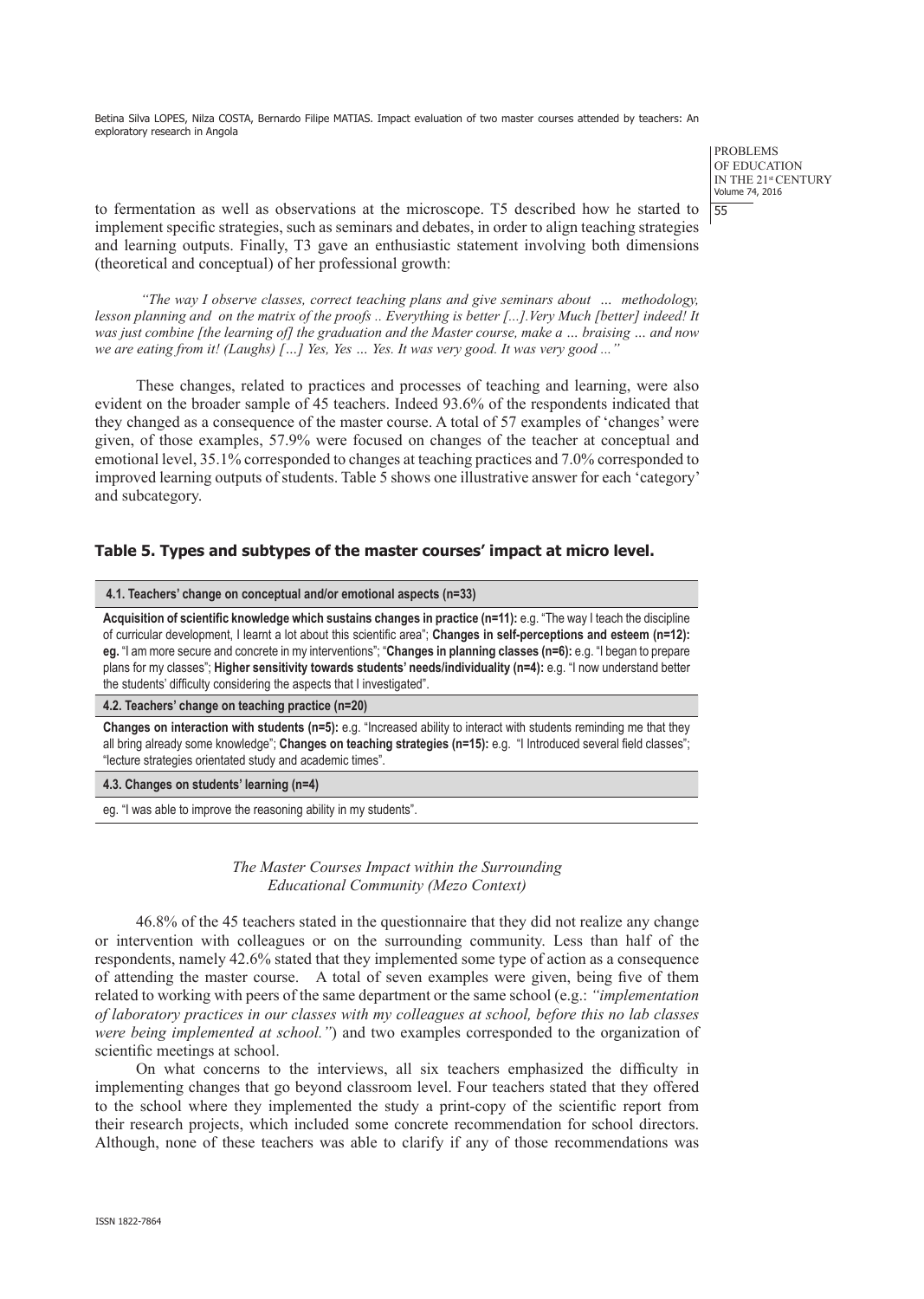PROBLEMS OF EDUCATION IN THE 21<sup>st</sup> CENTURY<br>Volume 74, 2016 56

implemented, explaining that they lost contact after finishing their research. Despite these difficulties, some relevant examples considering impact at meso level were given. For example, T6 described during his interview how he approached five colleagues from his institution and how they started to share exercises and ideas considering the teaching of several disciplines at civil engineering. The description of T5 goes also in the same direction. He described how he, as a head of department, started to stimulate peer sharing and group discussion of the curricular plan and how teaching strategies were (re)oriented as a group effort. T3 recognized that she did not make any initiative with her colleagues. However, she emphasized that her students where future teachers, future colleagues, and maybe even future school directors, Therefore, she believed that what she learnt during the master course, and then implemented with her students' would perpetuate along time, and beyond her classes. Finally T4, assumed that his research project didn't have any direct impact on the teaching practices of colleagues, but it led to 'cleaning operations' of one school and the surrounding community involving teachers, students and school staff. And in his perspective this was an important impact considering the environment and the education towards sustainability.

## *The Master Courses Impact within the* (Inter) National Education Community (*Macro Context)*

On what concerns to impact at macro level, all six interviewees explicitly stated that the outputs of their master research were of high relevance for the policy makers at educational level, deserving higher investments on the dissemination of the results, namely to the research community. All teachers stated that they at least intended to disseminate their research outputs, but only two of them were able to realize this intention by participating at conferences. Four teachers explicitly manifested their desire to keep up with the contact with the Higher Education Institution and to develop their identity as an educational researcher:

*[Another] example that we learn from it [the supervisor], a specific example, was the improvement of the pre-project research and doing the research. I've thought to continue to do research but I have not putted into practice yet ... it is still a dream ... I am dreaming about it"* (T3).

On what concerns to the 45 teacher sample, 63.8% of the respondents answered that they did not have the chance to disseminate orally or in written form their research. Moreover, considering the question "Do you keep contact with your HEI?" 61.7% answered no. But *all*  the teachers considered that maintaining a connection to the HEI would be of benefit, in order to continue to learn  $(40.0\%)$ , to disseminate their research results  $(25.0\%)$ , to continue to realize research in education (25.0%) or to continue to improve their teaching practice (10.0%).

#### *A global balance of the master course: crossing initial motivations with perceived achievements*

All six teachers that were interviewed remembered that they were highly motivated in attending the courses. Expectations were quite high since it was the first public post-graduation course for teachers:

*"First the very course itself was an asset ... it allowed to potentiate a large number of people ... we may say that it was the first course taught at 'massive scale', although there was already one previous for ISCED teachers ... our was the second edition […]. We are from the second edition, but I consider as if it was the first, because it was more inclusive to all ... it was very good. So, considering that it was the first course launched for everyone it was very important... of course there were difficulties …."* (T6).

From the interviews it seems that one of the main reasons beneath the enrolment in the master courses were associated with the desire in improving their professional practice, being those expectations globally fulfilled. The issue was more of 'getting the glass only half-full'.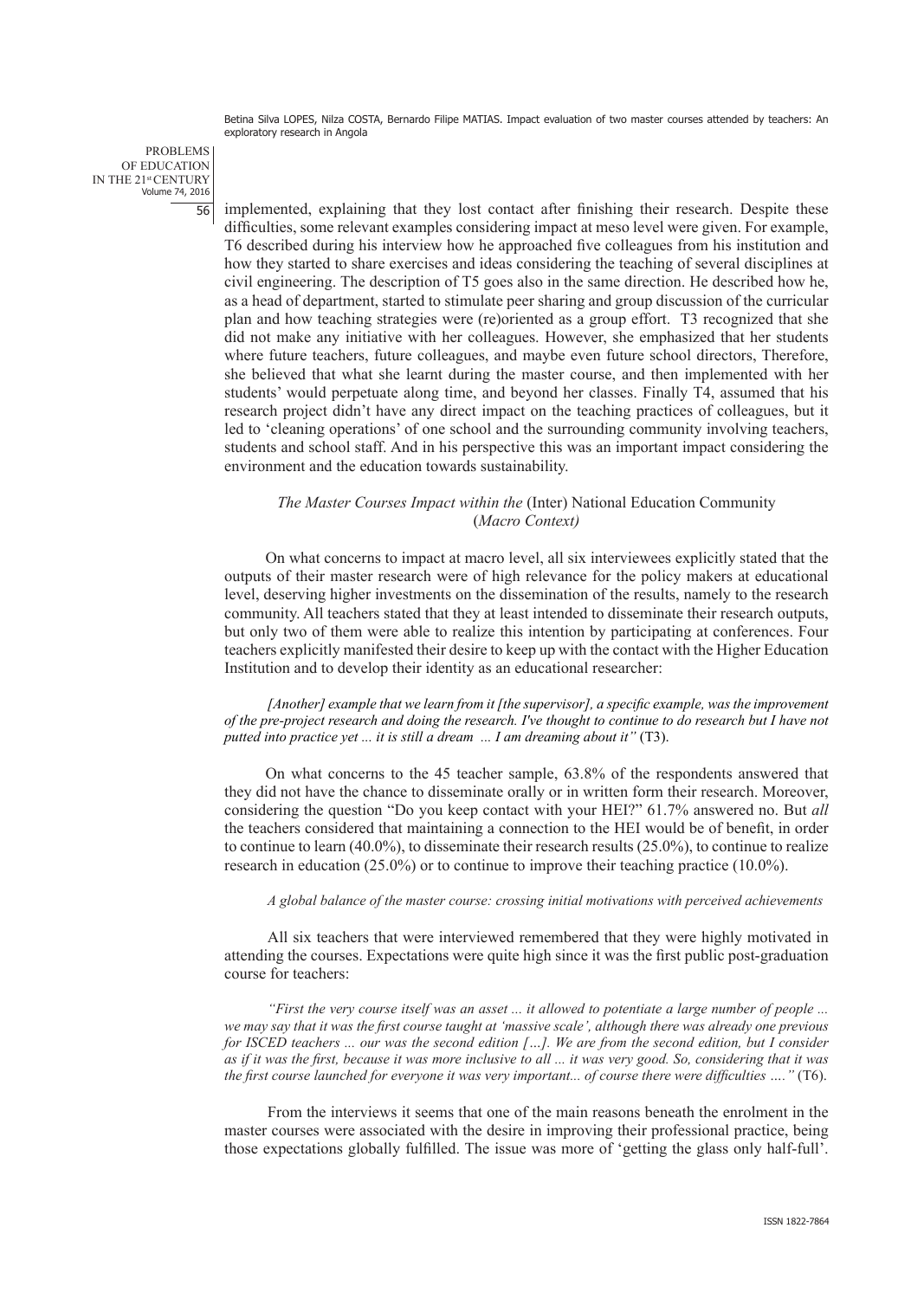> PROBLEMS OF EDUCATION IN THE 21st CENTURY Volume 74, 2016 57

All six teachers stated that they learnt a lot, but they wanted and needed even more. Four of the six teachers explicitly manifested the desire of more development and more learning (T1, T4, T5, T6). For example, T2 stated that her initial motivation was to learn "practical and laboratorial activities" and that she learnt some activities, but she would have appreciated if there was an opportunity to learn an even broader range of experiments. T4 assumed several initial motivations, namely at theoretical level and also at teaching practices. However what he learned about curricular development and leadership was mainly through his project and not during curricular units, where he expected more expertise.

On what concerns the sample of 45 teachers and the initial motivation in attending the master courses, the most important motivation corresponds to "improve professional practice" with a mean value of 3.82, within a four level Likert scale  $(3 =$  reasonably important and  $4 =$ with high importance). Considering the master learning goals, stated at the official regulations of both courses, it seems that "Promote innovation at professional practice" was the most developed one, with a mean value of 3.73 on a four level Likert scale (4= highest development).

**Table 6. Top-down serialization of the teachers' motivation in attending the master course.**

| <b>Motivation</b>                                                                               | <b>Mean</b> | <b>Standard deviation</b> |
|-------------------------------------------------------------------------------------------------|-------------|---------------------------|
| Improve professional practice                                                                   | 3.82        | 0.66                      |
| To progress within the career                                                                   | 3.80        | 0.41                      |
| Develop professionally                                                                          | 3.59        | 0.79                      |
| Bridge educational gaps of the initial (graduation) program at<br>scientific/theoretical level. | 3.55        | 0.93                      |
| Bridge educational gaps of the initial (graduation) program at<br>pedagogical-didactical level. | 3.51        | 0.89                      |
| Obtain an academic degree (master)                                                              | 3.38        | 0.89                      |
| Change profession                                                                               | 1.38        | 1.29                      |

## **Table 7. Top-down serialization of main the learning outputs of the master course.**

| Learning Goals of the two master courses                                                       | <b>Mean</b> | Standard devia-<br>tion |
|------------------------------------------------------------------------------------------------|-------------|-------------------------|
| Promote innovation at professional practices                                                   | 3.73        | 0.49                    |
| Promote the advance of scientific knowledge in Education                                       | 3.59        | 0.58                    |
| Learn to use research methods and techniques                                                   | 3.58        | 0.63                    |
| Promote the advance of learning in Curricular Development (CD)/Science Teaching<br>(ST)        | 3.42        | 0.85                    |
| Contribute to changing educational policies of my country                                      | 3.43        | 0.87                    |
| Contribute to the promotion of innovation practices of my colleagues                           | 3.39        | 0.87                    |
| Develop the ability to plan, design and evaluate research projects in the educational<br>field | 3.30        | 0.90                    |
| Develop teacher training skills                                                                | 3.21        | 0.83                    |
| Apprehend and develop concepts in specific areas of knowledge                                  | 3.12        | 0.88                    |

## **Discussion**

Figure 8 sums up the results obtained considering the master courses impact on the educational contexts according to the three level impact model of Cruz (2005) and co-workers (Cruz, Pombo & Costa, 2008). While at classroom context, micro-level, all six interviewed teachers assumed changes on themselves or on their students, when focusing outside classroom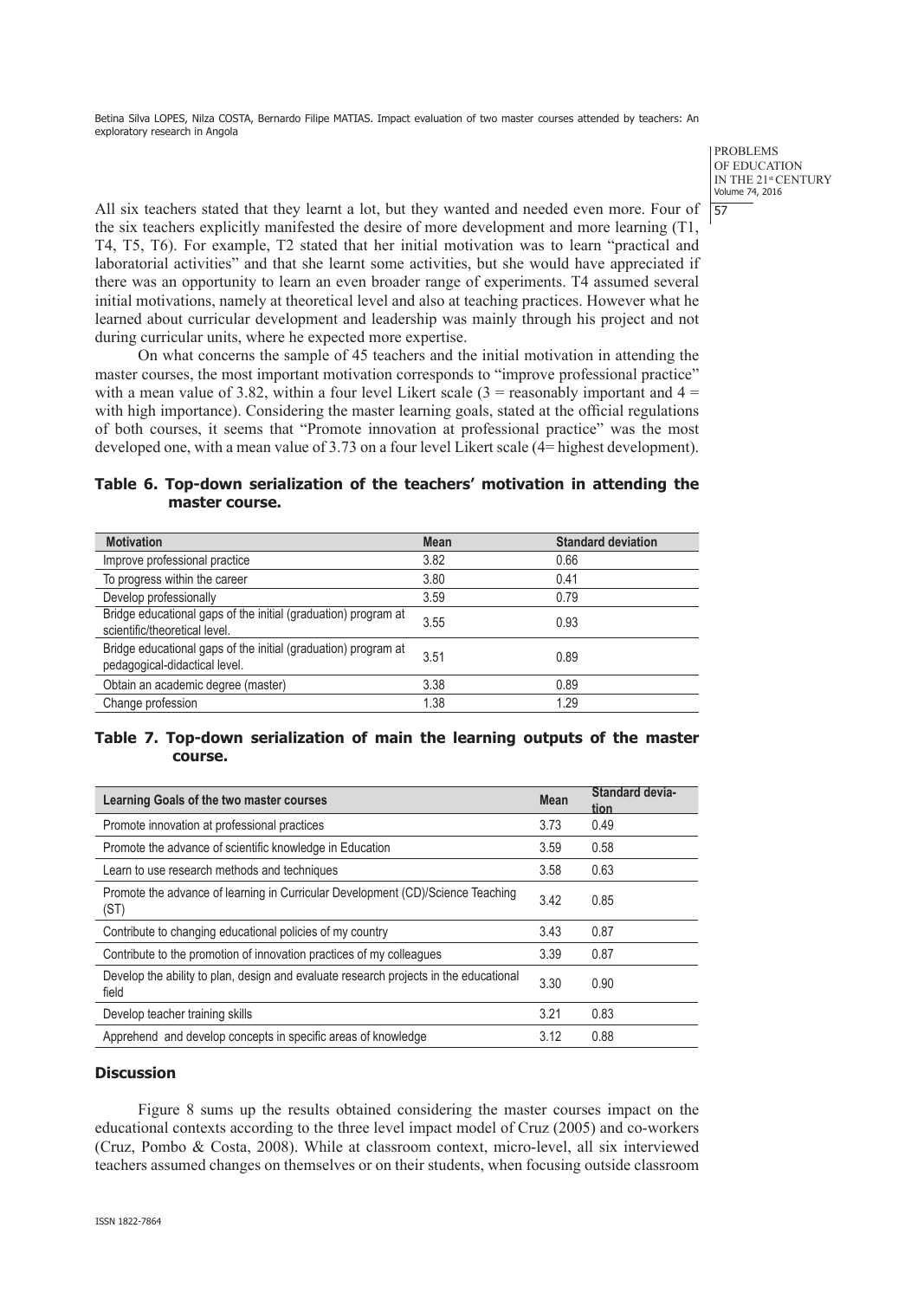PROBLEMS OF EDUCATION IN THE 21<sup>st</sup> CENTURY<br>Volume 74, 2016 58

contexts, namely on colleagues or for example parents or other individuals from local community, only two teachers were able to give specific examples. A third teacher argued that considering her professional contexts, namely that she was teaching pre-service teachers, changes on her classroom practices would 'simultaneously' be reflected at 'meso' level. Finally, considering influence on policy makers and/or educational researchers, only two teachers indicated that they felt they 'left a mark' by disseminating their research results in scientific congresses. Similar pattern, namely the 'drop' of impact from micro – to meso and macro level was present at the broader teacher sample (N=45). While 93.6% of the 45 teachers stated that they changed within their classes, the extension of impact drops more than 50.0% when focused on impact beyond their individual growth or those of their students. Only 42.6% stated that they intervened at meso level as a consequence of the master course. Finally 36.2% stated that they had the chance to discuss their research results with a wider community of educational researchers/policy makers.

Despite the global positive balance of the courses, which seem to have contributed to "improved professional practice", the desire in obtaining more pedagogical support for disseminating their research outputs and 'nurture' the identity of a more qualified professional, as well as educational researchers, was strongly manifested by the Angolan master teachers, signalling that much work has to be done not only in future editions of the master courses, but particularly with the already post graduated master teachers.



## **Figure 8: Illustrative scheme of the two master courses impact on the Angolan educational context according to the teachers' perspective.**

An extensive literature review did not reveal any research considering the impact of postgraduation courses (master or doctorate level), ministered by Angolan public higher education institutions, on the professional development of Angolan teachers and on the surrounding community. This scenario may be a consequence of the historical background of the country, since public teacher education of higher level is in its emergent state. Therefore it is of crucial importance to continue with the research of ongoing and future academic post-graduation courses attended by Angolan teachers. The application of the same framework to these future researches would allow comparative analysis and could contribute to further understanding of the processes associated to teacher personal growth and change as a result of academic postgraduation courses in Angola.

Only one perspective, namely those of the teachers that attended the course, was discussed. A broader impact evaluation implies integrating the perspective of other stakeholders such as employers, students, as well as the teaching staff of the master course itself. Like previously stated, impact comes in different forms. Therefore, in order to have a more accurate view considering the extension of impact it would be important to observe these capacitated professionals in their daily practices analysing their interventions as well as the resources they produce on a longer time span. Good examples of similar studies considering non-academic courses were already developed in Angola and other African contexts (Bansilal & Rosenberg, 2016; Mauaie, Ito, & Arroio, 2014, Cangoi & Castanho, 2016) and can be adapted to investigate the impact of the post academic courses for Angolan teachers.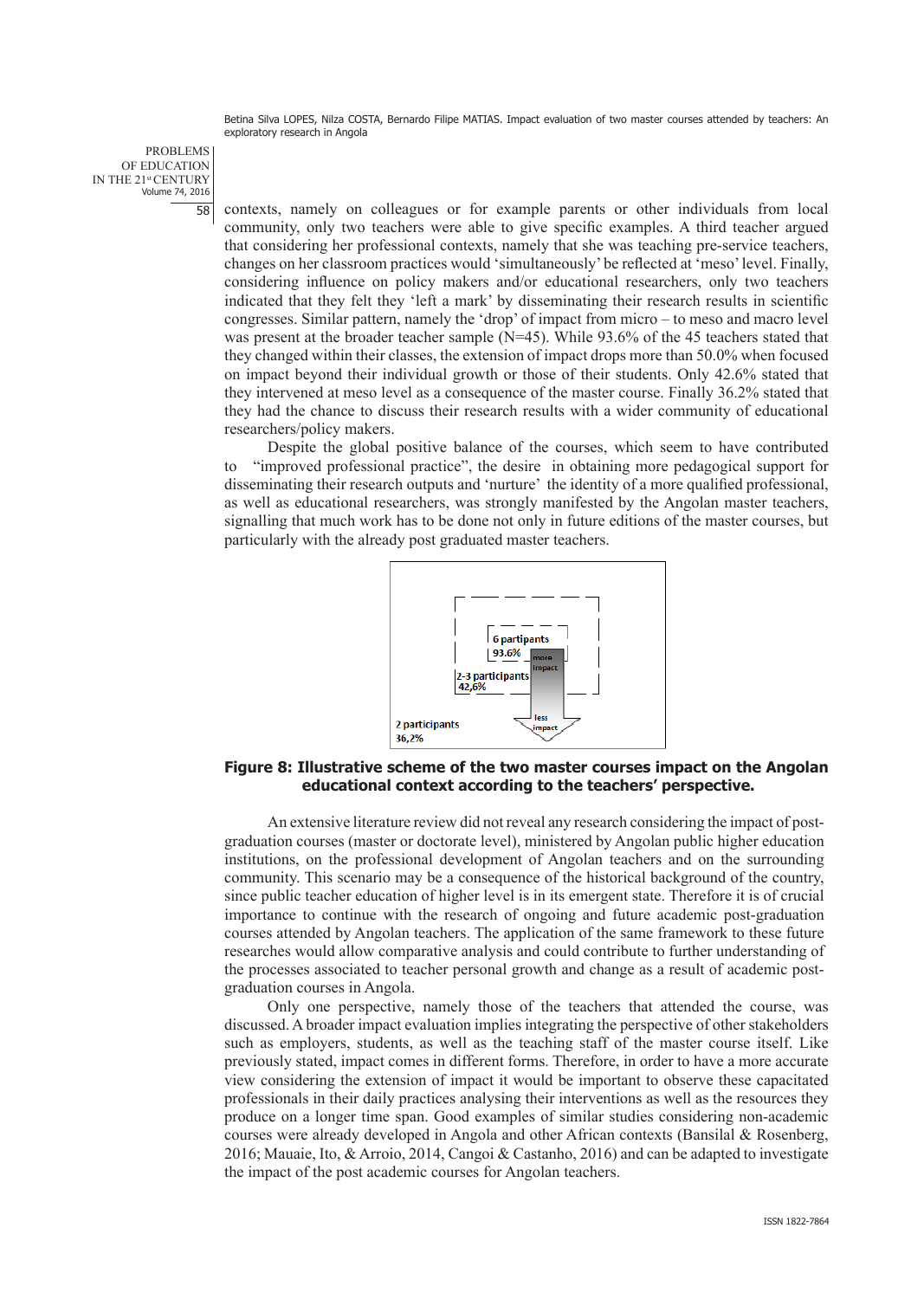#### **Conclusions**

The impact of two master courses on the Angolan education system was evaluated at three different, but interrelated educational contexts (micro, meso and macro level). Although its exploratory nature, findings allowed to tackle some important aspects and to perceive that these master courses attended several needs considering the professional development of the teachers. According to the teachers' voice, there was impact, but more is wanted, and more is needed. The obtained findings, as well as the research process itself, allowed to draw the following recommendations, particularly relevant for Angolan HEI responsible for teacher education: (R1) develop strategies particularly focused at supporting peer work and collaborative work with communities, since 'impact' seems to drop particularly from micro to meso contexts,  $(R2)$ develop ad-hoc programs to academic post-graduation courses supporting the maintenance and expansion of the innovative practices implemented by recently post-graduated teachers, such as workshops for writing papers and organize scientific meetings; (R3) conceptualize consistent impact evaluation strategies considering data gathering related to the teachers right from the beginning of the post-graduation courses and that integrate observation of practices within and after the course.

While modular, non-academic teacher education programs, may contribute to continuous professional development, academic post-graduation courses for teachers may go further, since they contribute to the generation of educational researchers, and therefore create the opportunity in extending the scientific knowledge about education. In this sense, it is of crucial importance to continue the investment in researching the quality and the impact of academic-post graduation programs, particularly in post conflict countries, like Angola, in order to meet the targets defined at international Education 2030 Agenda as well as the CESA 2016-2025 plan. The three level impact model used in the present research may constitute a helpful resource in this effort.

#### **Acknowledgments**

This research is financially supported by Portuguese National Funds through FCT – Fundação para a Ciência e a Tecnologia, I.P., under the project (FCT/MEC/SFRH/ BPD/100330/2014) and by the *Research Centre Didactics and Technology in Education of Trainers (CIDTFF).* The authors also acknowledge the logistical support of DEP, UA (Portugal) and ISCED-Huíla (Angola). Finally, to all persons that participated in the research, a special word of gratitude.

#### **References**

- Ampudia de Haro, F., Serafim, J., Cobra, J., Faria, L., Roque, M. I., Ramos, M., Carvalho, P., & Costa, R. (2016). *Investigação em Ciências Sociais – Guia Prático* [Research in social sciences – a practical guide]. Lisbon, Portugal: Pactor.
- African Union Comisson (2016). *Continental education strategy for Africa 2016 2025*. Edis Ababa. Retrieved from http://agenda2063.au.int/en/contact.
- Aguninis, H., Shapiro, D. L., Antonacopoulou, E. P., & Cumming, T. G. (2014). Scholarly impact: A pluralist conceptualization. *Academy of Management Learning & Education*, *13* (4), 623–639.
- Bansilal, S., & Rosenberg, T. (2016). Reflections of South African teachers teaching under adversial conditions. *Problems of Education in the 21st Century*, *70*, 34–44.
- Bourguignon Silva, R. M. C. S. (2013). *A importância da Educação na manutenção da paz e reconstrução de Angola* [The importance of education for the maintenance of peace in Angola] Lisbon, Portugal,Universidade Autónoma de Lisboa.Unpublished master dissertation.
- Cangoi, R. M., & Castanho, M. I. S. (2016). Formação de professores em Angola: sentidos produzidos por alunos de um curso de formação de professores [Teacher training in Angola senses produced by students of a course of teacher training]. *Educação em Revista*, *17* (2), 45–58.

PROBLEMS OF EDUCATION IN THE 21st CENTURY Volume 74, 2016 59